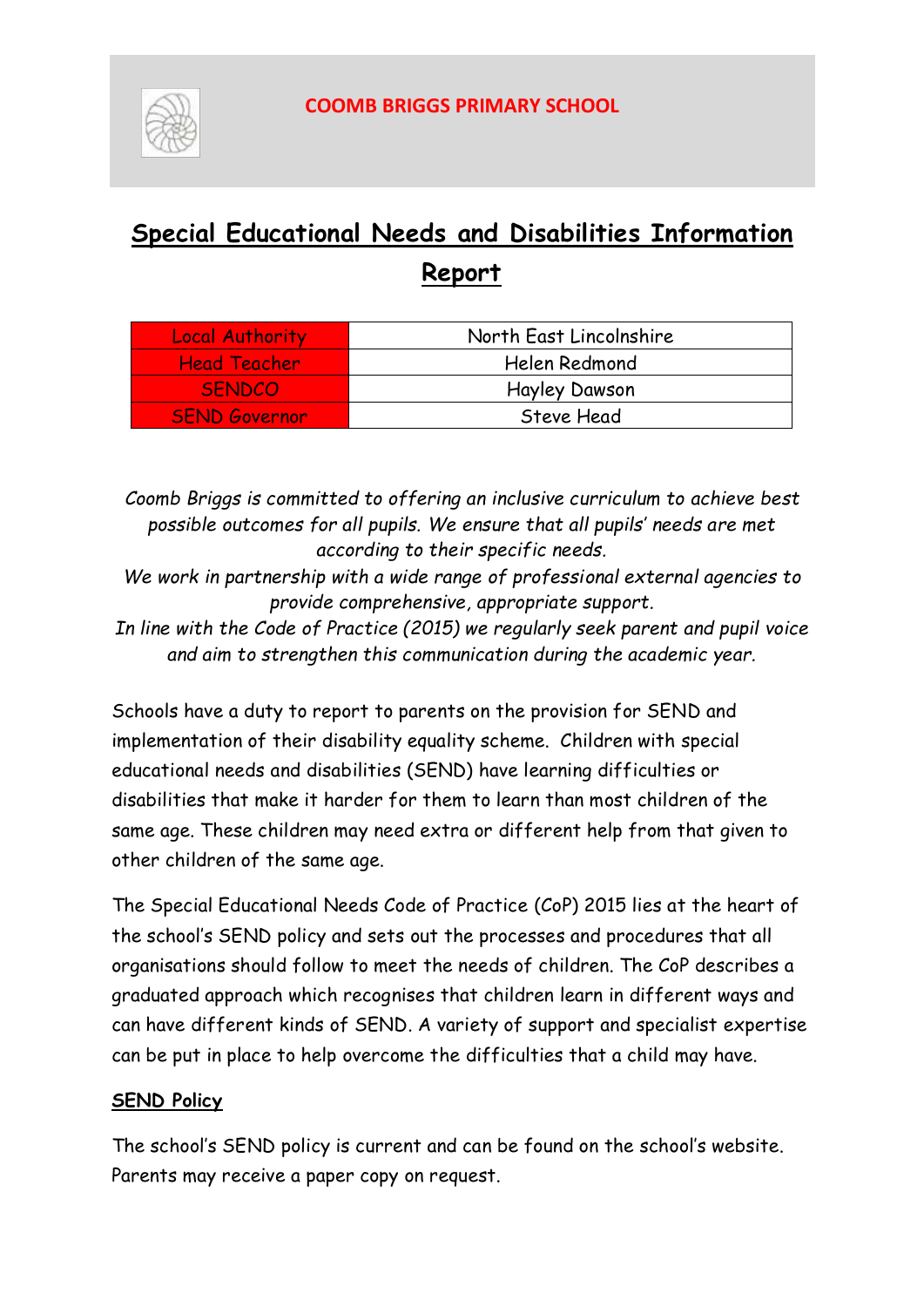

Below are some key questions that you may have regarding your child and our school. If we have not answered your questions please do not to hesitate to contact us.

| Key            | <b>Actions</b>                                                         |  |  |
|----------------|------------------------------------------------------------------------|--|--|
| Questions      |                                                                        |  |  |
| What are the   | There are 4 broad areas of need.                                       |  |  |
| different      | 1. Communication and Interaction - this includes pupils who            |  |  |
| types of       | have speech, language and communication difficulties,                  |  |  |
| SEND?          | slower processing difficulties and this area can include               |  |  |
|                | pupils with autistic spectrum conditions.                              |  |  |
|                | 2. Cognition and Learning - this includes pupils who have              |  |  |
|                | specific, moderate, severe or profound and multiple                    |  |  |
|                | learning difficulties. Pupils will need extra support in               |  |  |
|                | accessing the curriculum. These difficulties can include               |  |  |
|                | dyslexia and dyspraxia.                                                |  |  |
|                | 3. Social, Emotion and Mental Health - this includes pupils            |  |  |
|                | that find it hard to socialise, interact with others and               |  |  |
|                | have emotional difficulties.                                           |  |  |
|                | 4. Sensory or Physical needs - this includes pupils that have          |  |  |
|                | visual, hearing, sensory or physical needs that may impact             |  |  |
| Appendix a     | on learning.                                                           |  |  |
| What           | Coomb Briggs Primary School invites and seeks advice and               |  |  |
| specialist     | support from external agencies in the identification and               |  |  |
| services or    | assessment of, and provision for, SEND.                                |  |  |
| expertise are  | The SENCO is the designated person responsible for liaising            |  |  |
| available or   | with the following:                                                    |  |  |
| accessed by    | <b>Educational Psychologist</b>                                        |  |  |
| Coomb          | Speech and Language Service<br>п                                       |  |  |
| <b>Briggs?</b> | North East Lincolnshire's Specialist Advisory Service                  |  |  |
|                | Young Minds Matter                                                     |  |  |
|                | SEND Outreach Team - ASD and PD<br>п                                   |  |  |
|                | Barnardos<br>Consultant Paediatricians and GPs<br>٠                    |  |  |
|                |                                                                        |  |  |
|                | Family Hub - Children's Centre<br>٠<br><b>School Nursing Team</b><br>п |  |  |
|                | Compass Go<br>٠                                                        |  |  |
|                | Occupational Health Professionals<br>٠                                 |  |  |
|                |                                                                        |  |  |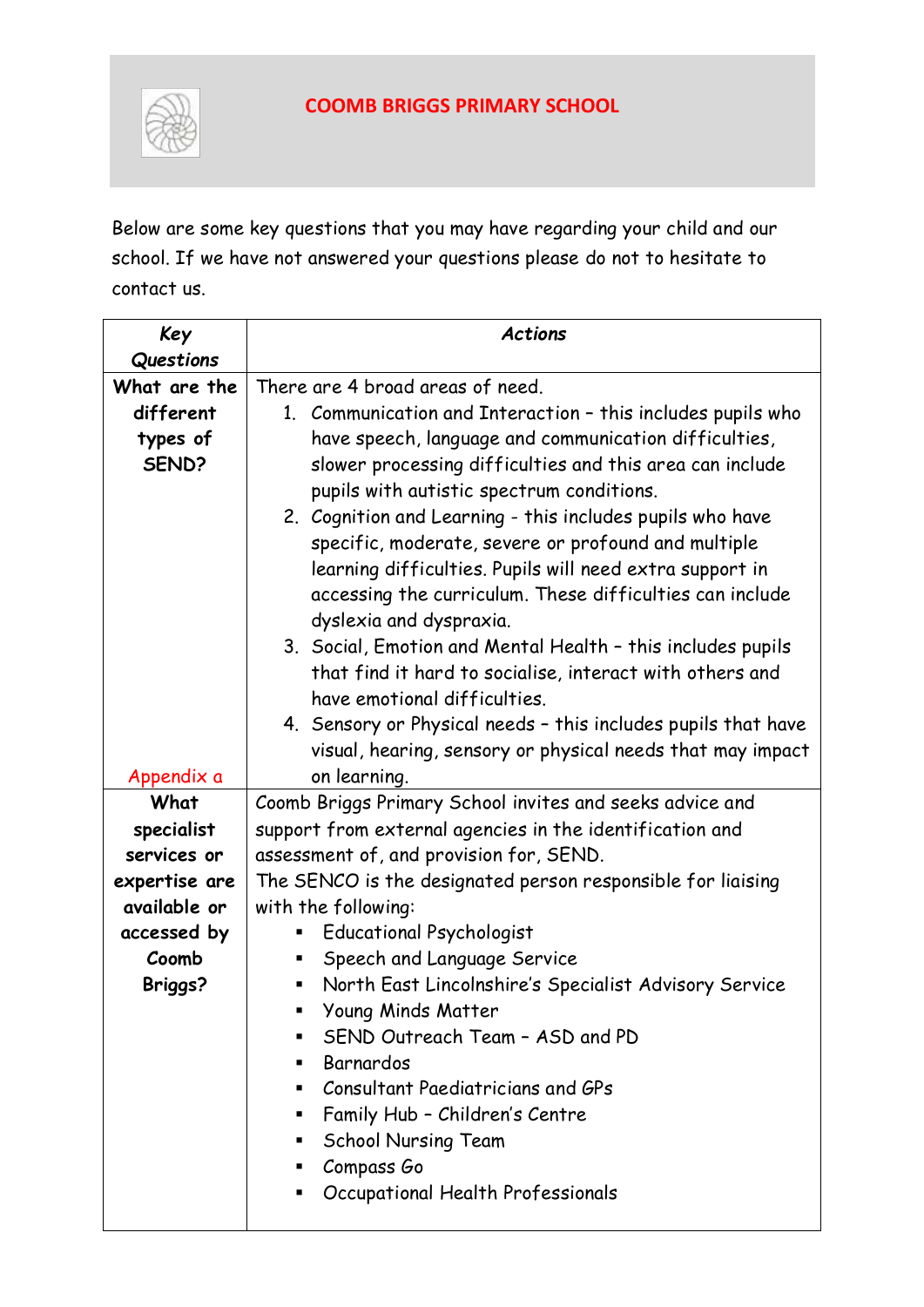

|               | Staff at Coomb Briggs have worked alongside speech and                                                                               |  |
|---------------|--------------------------------------------------------------------------------------------------------------------------------------|--|
|               | language therapists, occupational therapists, specialist<br>teachers and consultants in order to deliver specific provision          |  |
|               | for pupils with SEND.                                                                                                                |  |
|               | We endeavour to ensure that every child's needs are catered                                                                          |  |
|               | for.                                                                                                                                 |  |
|               | The SENCO also attends forum meetings and attends CPD                                                                                |  |
|               | sessions to ensure that good practice is shared.                                                                                     |  |
|               | The local authority's 'local offer' may be accessed via this web                                                                     |  |
|               | link:                                                                                                                                |  |
| Appendix i/m  | https://sendlocaloffer.nelincs.gov.uk/                                                                                               |  |
| How does the  | When a child comes to Coomb Briggs, we ensure that previous                                                                          |  |
| school know   | settings and external agencies are contacted to gain as much                                                                         |  |
| if a child    | information as possible about the child and their individual                                                                         |  |
| needs extra   | needs.                                                                                                                               |  |
| help/support? | All children have access to high quality teaching, which includes                                                                    |  |
|               | differentiated and personalised learning. This is the first port                                                                     |  |
|               | of call when teachers identify pupils who are progressing at a<br>slower rate or struggle with a particular aspect of the            |  |
|               | curriculum.                                                                                                                          |  |
|               | When a teacher has identified such child, they will introduce                                                                        |  |
|               | alternative, in-class provision in an attempt to bring the child                                                                     |  |
|               | back in line in terms of progress and reduce any barriers to                                                                         |  |
|               | learning. This will be reviewed after 6 weeks.                                                                                       |  |
|               | If the class teacher still has concerns, they will then complete                                                                     |  |
|               | a cause for concern form for the SENCO. Information included                                                                         |  |
|               | on this form includes: pupil strengths, concerns, provision that<br>has been put in place and the impact of said provision. Once the |  |
|               | SENCO has the completed form, they will plan a meeting with                                                                          |  |
|               | the class teacher to discuss next steps and additional provision,                                                                    |  |
| Appendix b    | if required. This provision will be reviewed in another 6 weeks.                                                                     |  |
|               | If concerns are still present, the SENCO will then liaise with                                                                       |  |
|               | the relevant outside agencies for further guidance and support.                                                                      |  |
|               | Coomb Briggs welcomes any suggestions, comments and input                                                                            |  |
|               | from parents. Whether they are general or child specific.                                                                            |  |
|               | Following any discussion with parents and pupil we will work                                                                         |  |
|               | together to find appropriate provision.                                                                                              |  |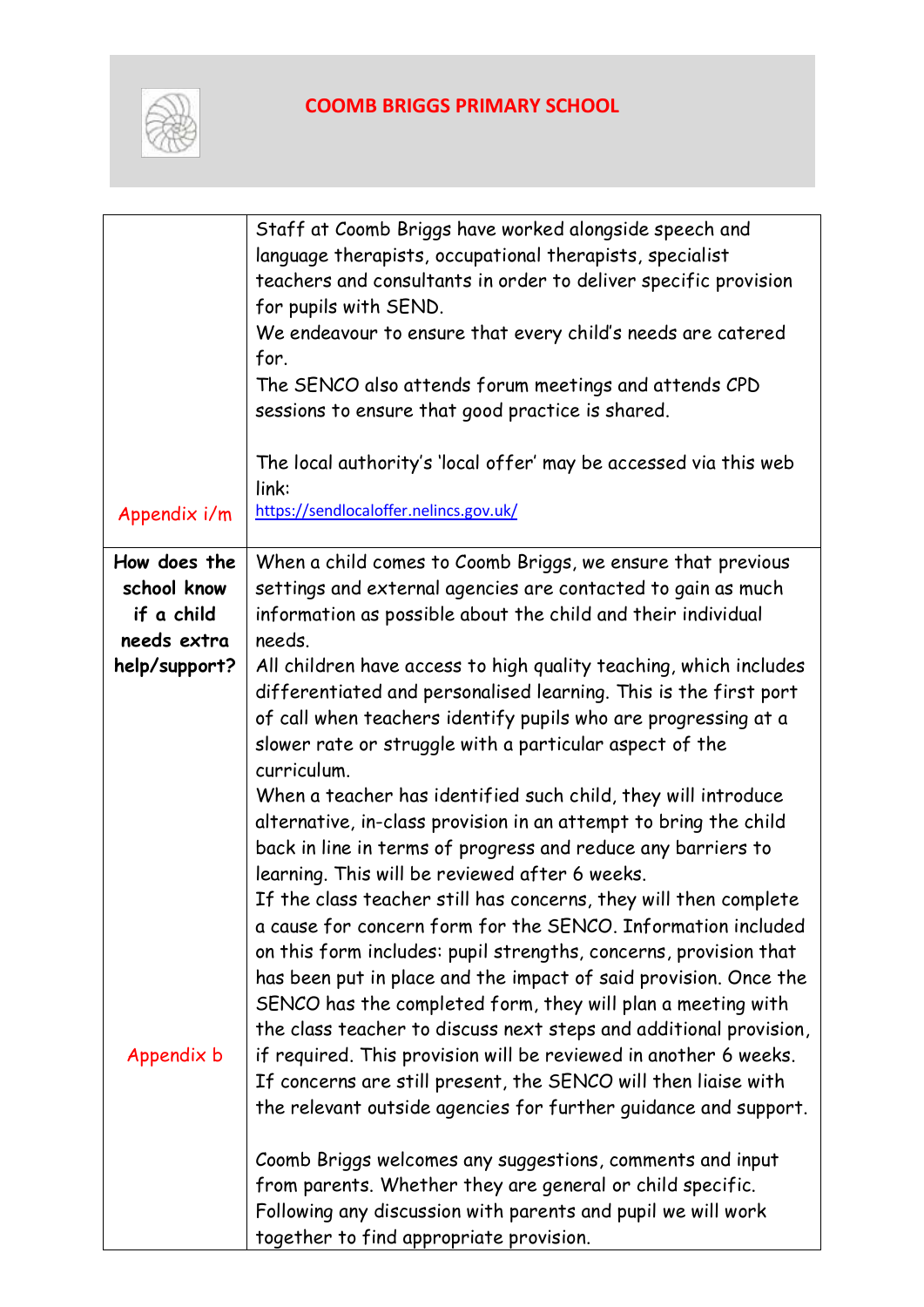

|               | Coomb Briggs is very good at liaising with external agencies in  |  |  |  |
|---------------|------------------------------------------------------------------|--|--|--|
|               | order to support children with additional needs.                 |  |  |  |
|               | Pupil progress meetings are held in curricular areas (Maths and  |  |  |  |
|               | English). Any child not making expected progress is discussed    |  |  |  |
|               | and planned for accordingly.                                     |  |  |  |
|               | SENCO - Hayley Dawson                                            |  |  |  |
|               | Contact number - 01469 572584                                    |  |  |  |
|               | Email - hayleydawson@cbriggs.nelcmail.co.uk                      |  |  |  |
| How will the  | When a class teacher has concerns regarding a child, it is their |  |  |  |
| school        | responsibility to, first inform the parents/carers about the     |  |  |  |
| support       | concerns and the provision they are putting in place to meet     |  |  |  |
| children with | their needs. The provision will be reviewed on a termly basis    |  |  |  |
| SEND?         | and adjusted where necessary. Reviews can happen on a more       |  |  |  |
|               | regular basis when required.                                     |  |  |  |
|               | If external agencies are involved, meetings/communication will   |  |  |  |
|               | also be arranged with the relevant professionals to also discuss |  |  |  |
|               | the child's needs.                                               |  |  |  |
|               | Once the child's needs have been identified, appropriate         |  |  |  |
|               | interventions/resources and provisions will be put in place.     |  |  |  |
|               | These will be delivered by according to staff expertise and      |  |  |  |
|               | specific needs of the child.                                     |  |  |  |
|               | Termly discussions/meetings will be held with SENCO, parents,    |  |  |  |
|               | class teachers and external agencies throughout the year to      |  |  |  |
|               | ensure we have correct structures in place to meet all the       |  |  |  |
|               | child's needs.                                                   |  |  |  |
| How does      | Termly meetings are held between the class teacher and           |  |  |  |
| both the      | SENCO. At these meetings children with SEND are discussed        |  |  |  |
| school and    | in depth. A child's progress and the impact of the interventions |  |  |  |
| parents know  | and provision they are receiving are reviewed in great detail.   |  |  |  |
| how my child  | Next steps are planned.                                          |  |  |  |
| is doing?     | If the class teacher feels a meeting is needed before            |  |  |  |
|               | timetabled meetings then this will be catered for.               |  |  |  |
|               | Class teachers are responsible for keeping track of every        |  |  |  |
|               | child's progress throughout the year. They evaluate the          |  |  |  |
|               | progress against age-related expectations. For children          |  |  |  |
|               | identified as having SEND, progress is measured using PIVATS     |  |  |  |
|               | 5 (PERFORMANCE INDICATORS FOR VALUED                             |  |  |  |
|               | ASSESSMENT & TARGETED LEARNING).                                 |  |  |  |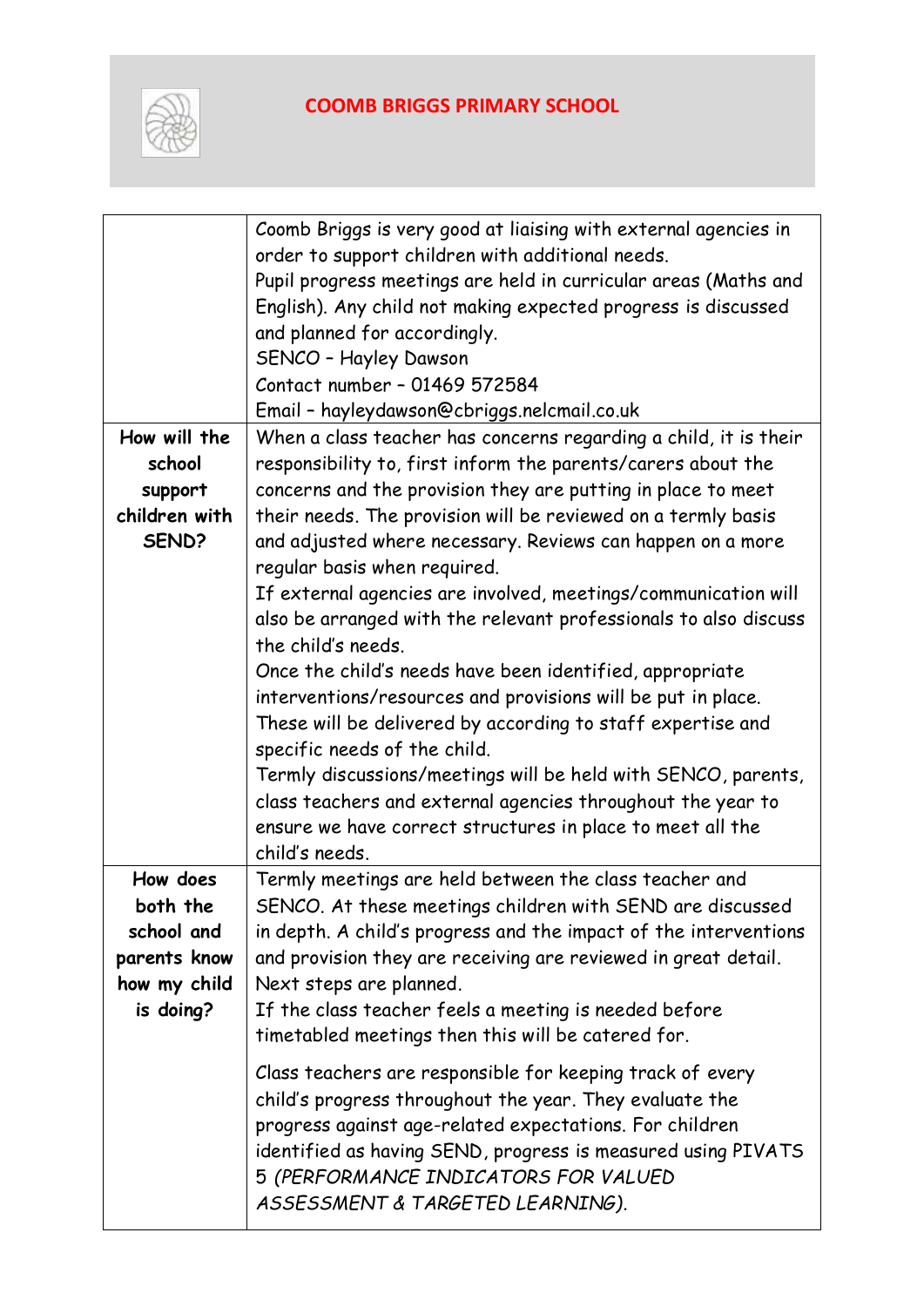

| Appendix<br>c/e/j | Termly parent/open evenings are held with class teachers to<br>discuss the progress and learning of children. Again, if parents<br>require more regular meetings then this can be arranged. |  |  |
|-------------------|---------------------------------------------------------------------------------------------------------------------------------------------------------------------------------------------|--|--|
| How can           | Initially, if parents have any concerns regarding their child                                                                                                                               |  |  |
| parents let       | they should talk to their class teacher.                                                                                                                                                    |  |  |
| the school        | However, any member of staff will be happy to discuss any                                                                                                                                   |  |  |
| know they         | concerns parents may have.                                                                                                                                                                  |  |  |
| have concerns     | When parents have discussed and resolved any concerns with                                                                                                                                  |  |  |
| about their       | class teachers, information will be shared as appropriate.                                                                                                                                  |  |  |
| child's well-     | If parents continue to have concerns, please speak to the Head                                                                                                                              |  |  |
| being/progres     | Teacher or SENCO.                                                                                                                                                                           |  |  |
| s/learning?       |                                                                                                                                                                                             |  |  |
|                   |                                                                                                                                                                                             |  |  |
| Appendix c        |                                                                                                                                                                                             |  |  |
| How               | All areas of the school can be accessed by children who have a                                                                                                                              |  |  |
| accessible is     | physical disability or by a wheelchair.                                                                                                                                                     |  |  |
| the school        | On the school site there is a toilet room that can be accessed                                                                                                                              |  |  |
| environment?      | by a wheelchair.                                                                                                                                                                            |  |  |
|                   | There are no steps in the school building which makes all                                                                                                                                   |  |  |
|                   | classrooms/additional rooms and the playground accessible by                                                                                                                                |  |  |
|                   | wheelchairs and children with physical disabilities.                                                                                                                                        |  |  |
|                   | Classroom environments can be adapted so that children with                                                                                                                                 |  |  |
|                   | physical disabilities or in a wheelchair are able to access                                                                                                                                 |  |  |
| Appendix h        | everything they need in class.                                                                                                                                                              |  |  |
| How will          | Transition for any child can be a difficult and trying time. For                                                                                                                            |  |  |
| school            | children with SEND this can be significantly more difficult.                                                                                                                                |  |  |
| prepare and       | As a team we endeavour to ensure that any child with SEND                                                                                                                                   |  |  |
| support my        | entering or leaving our school has a smooth and seamless                                                                                                                                    |  |  |
| child             | transition.                                                                                                                                                                                 |  |  |
| transferring      | Strong links exist with other local primary and secondary                                                                                                                                   |  |  |
| to or from        | schools/academies, which means we can communicate easily and                                                                                                                                |  |  |
| the school?       | frequently regarding transition.                                                                                                                                                            |  |  |
|                   | Meetings take place between SENCOs to ensure accurate and                                                                                                                                   |  |  |
|                   | efficient transfer of records and information.                                                                                                                                              |  |  |
|                   | Where appropriate, school will have meetings with both parents                                                                                                                              |  |  |
|                   | and children before they join the school to ensure we have all                                                                                                                              |  |  |
|                   | the correct information and provision in place.                                                                                                                                             |  |  |
|                   | Where required additional transition and induction visits are                                                                                                                               |  |  |
|                   | set up for pupils with SEND.                                                                                                                                                                |  |  |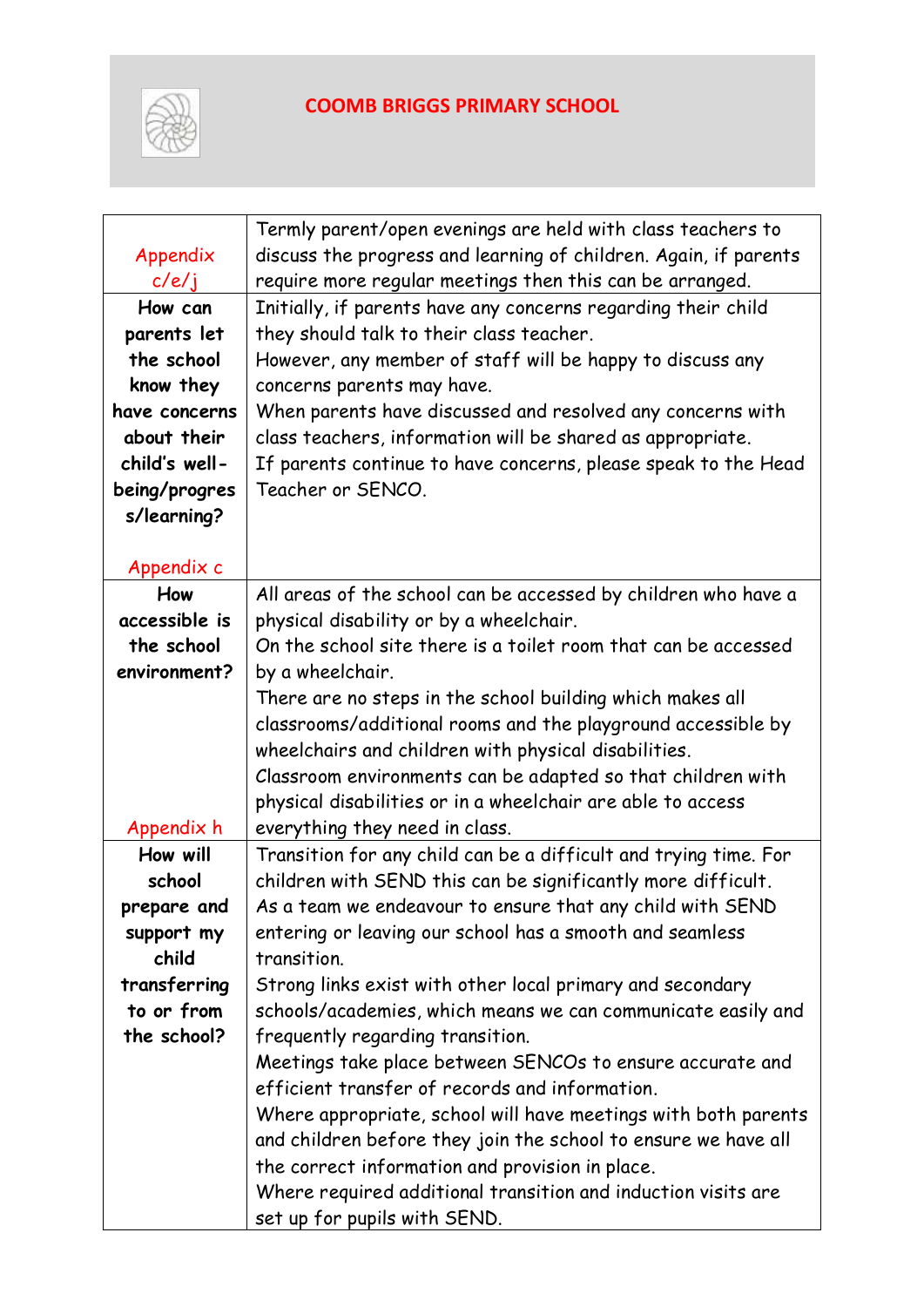

| Appendix f                                     | Transition between classes is treated in the same way as a pupil<br>leaving/entering the school.                                                                     |  |
|------------------------------------------------|----------------------------------------------------------------------------------------------------------------------------------------------------------------------|--|
| What<br>arrangements<br>does the               | Every term class teachers review with the children what they<br>have been doing, what has been working well/not well and what<br>additional support they would like. |  |
| school make<br>for consulting<br>children with | The children are asked about their aspirations for the future<br>which are taken into account when planning future support and<br>interventions.                     |  |
| SEND about<br>involving them                   | Their thoughts and aspirations are recorded on a pupil profile<br>page and these are updated termly.                                                                 |  |
| in their<br>education?                         |                                                                                                                                                                      |  |
| Appendix d                                     |                                                                                                                                                                      |  |
| What are the<br>different                      | The class teacher will provide the best support they can for a<br>child with the help of the Head Teacher, SENCO, external                                           |  |
| types of                                       | agencies and teaching assistants.                                                                                                                                    |  |
| support                                        | Support and interventions are carefully planned as a result of                                                                                                       |  |
| available for                                  | teachers, SENCO and any external agency assessments. This                                                                                                            |  |
| children with                                  | support will be delivered in the best teaching style to meet the                                                                                                     |  |
| SEND in<br>school?                             | needs of the child. This could range from practical learning or                                                                                                      |  |
|                                                | by using different visual and kinaesthetic techniques. Again,<br>this will all depend on the child and their needs.                                                  |  |
| How does the                                   | Working in partnerships with parents is very important in our                                                                                                        |  |
| school work                                    | school.                                                                                                                                                              |  |
| with parents?                                  | If staff have a concern regarding a child they will always                                                                                                           |  |
|                                                | contact parents regarding the issue. They may ring or ask                                                                                                            |  |
|                                                | parents to come in for a meeting.                                                                                                                                    |  |
|                                                | Usually, we would have an open morning every Thursday morning                                                                                                        |  |
|                                                | where parents can come into school to meet with Mrs Dawson                                                                                                           |  |
|                                                | (SENCO) to discuss any concerns they may have about their<br>child. However, due to the current global pandemic, this has                                            |  |
|                                                | been suspended until further notice. We endeavour to have                                                                                                            |  |
|                                                | these mornings back up and running when we deem it is safe to                                                                                                        |  |
|                                                | do so. In the meantime, should you have any concerns, please                                                                                                         |  |
|                                                | ring the school office on 01469 572584 or email direct to Mrs                                                                                                        |  |
|                                                | Dawson (SENCO) hayleydawson@cbriggs.nelcmail.co.uk                                                                                                                   |  |
|                                                |                                                                                                                                                                      |  |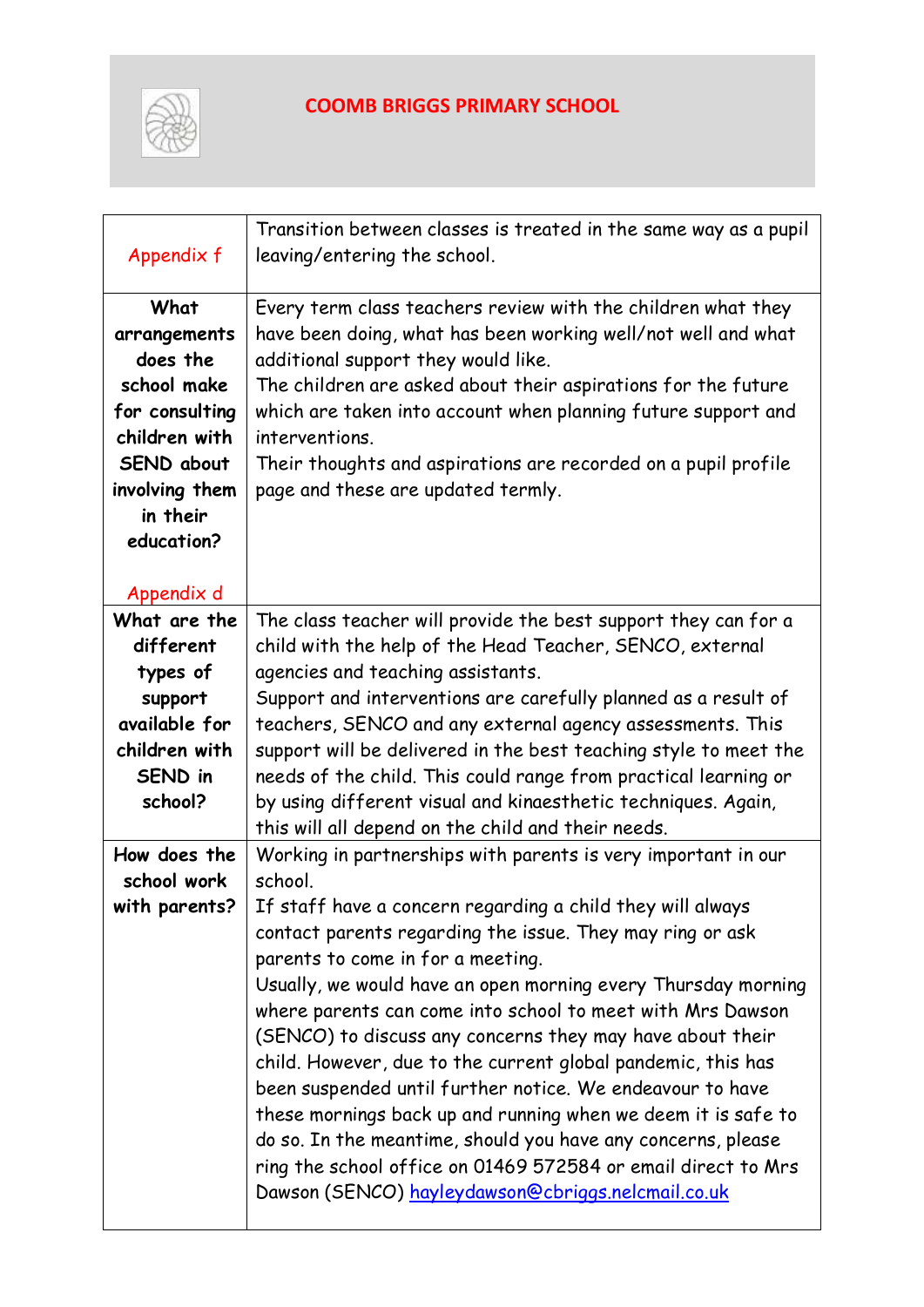

|                                                           | Every term there will be a parent/open evening where parents       |  |  |  |
|-----------------------------------------------------------|--------------------------------------------------------------------|--|--|--|
|                                                           | can discuss any concerns with the class teacher. Additional        |  |  |  |
|                                                           | meetings may be organised with parents if and when needed.         |  |  |  |
|                                                           | Parents' views about their child and their learning are very       |  |  |  |
|                                                           | important to us, so any concerns will be addressed through         |  |  |  |
| Appendix c                                                | frequent meetings between class teacher and SENCO.                 |  |  |  |
| How will the                                              | Curriculum Statement: At Coomb Briggs Primary School, we           |  |  |  |
| curriculum be                                             | believe that the curriculum is a powerful tool that promotes a     |  |  |  |
| matched to                                                | love of learning and willingness to explore and the time to enjoy  |  |  |  |
| the different                                             | a breath of activities. We are proud to use the National           |  |  |  |
| needs of the                                              | Curriculum as a starting point for a wide and varied learning      |  |  |  |
| child?                                                    | experience for our children. Our curriculum includes not only      |  |  |  |
|                                                           | the formal requirements of the National Curriculum, but also       |  |  |  |
|                                                           | the various out of school hours activities that are organised in   |  |  |  |
|                                                           | order to enrich the children's experience.                         |  |  |  |
|                                                           | We enrich it by our strong ethos based on respect for              |  |  |  |
|                                                           | ourselves and others, equality and a sense of wonder at the        |  |  |  |
|                                                           | world we live in. We are committed to developing the whole         |  |  |  |
|                                                           | child. Our children will have the opportunity to be creative, to   |  |  |  |
|                                                           | be physically active and to be academically challenged.            |  |  |  |
|                                                           | The full curriculum policy can be found on the school              |  |  |  |
|                                                           | website that gives more detail about the curriculum that is        |  |  |  |
|                                                           | delivered at Coomb Briggs Primary School.                          |  |  |  |
|                                                           | The school COVID-19 catch up plan can also be accessed             |  |  |  |
|                                                           | via the school website.                                            |  |  |  |
|                                                           |                                                                    |  |  |  |
|                                                           | High Quality Teaching is the first step in supporting children     |  |  |  |
| with special educational needs. Here the class teacher is |                                                                    |  |  |  |
|                                                           | responsible for planning and delivering well differentiated        |  |  |  |
|                                                           | activities to suit the needs of the child.                         |  |  |  |
|                                                           | If the child still requires support and is not making expected     |  |  |  |
| Appendix                                                  | progress then additional interventions and programmes will be      |  |  |  |
| q/h/k                                                     | put in place. The interventions put in place are used to close the |  |  |  |
|                                                           | gap in the specific areas of need. The interventions will be       |  |  |  |
|                                                           | reviewed and adapted to meet the needs of the child.               |  |  |  |
| How are                                                   | All children in our school are included in school trips, after     |  |  |  |
| children with                                             | school clubs and outdoor activities.                               |  |  |  |
| <b>SEND</b>                                               | Risk assessments are carried out where and when required.          |  |  |  |
| included in                                               | Parents/carers are always involved in the planning stages of any   |  |  |  |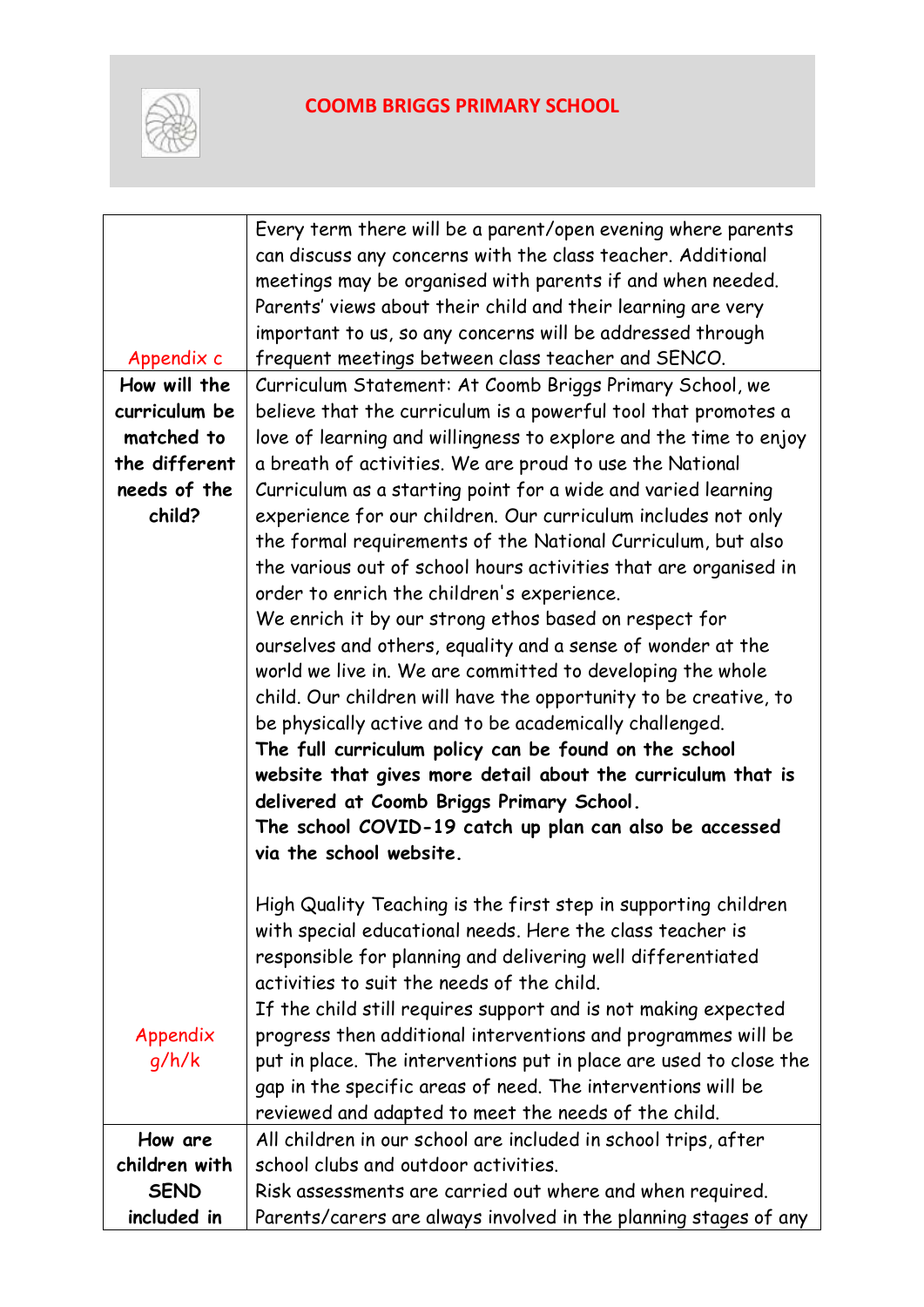

| activities<br>outside of<br>the<br>classroom?                         | activity to ensure their child gets the best experience possible.<br>If needed, parents/carers can come on any school trips and<br>outdoor activities to support their child.                                                                                                                                                                                                                                                                                                                                                                                                                                                                                                                                          |  |
|-----------------------------------------------------------------------|------------------------------------------------------------------------------------------------------------------------------------------------------------------------------------------------------------------------------------------------------------------------------------------------------------------------------------------------------------------------------------------------------------------------------------------------------------------------------------------------------------------------------------------------------------------------------------------------------------------------------------------------------------------------------------------------------------------------|--|
| What support<br>is there for<br>children's<br>overall well-<br>being? | Our school is very lucky to have a designated school links<br>worker from the Compass Go agency. Our school link worker has<br>regular meetings with the SENCO and the designated mental<br>health lead, to discuss any concerns that school has.<br>They also deliver training to staff/pupils and parents. For more<br>information, click on the link below.<br>https://www.compass-uk.org/help-and-support/parents-carers/parents-carers-<br>emotions/emotional-health-wellbeing/                                                                                                                                                                                                                                   |  |
|                                                                       | We have a member of staff that has attended many CPD<br>training opportunities linked to children's mental health and<br>well-being. If we feel a child would benefit from some 1:1<br>sessions from our pastoral care, then we would discuss this with<br>parents/carers and plan accordingly.                                                                                                                                                                                                                                                                                                                                                                                                                        |  |
|                                                                       | Class teachers are responsible for keeping a record of any<br>significant incidents/actions that link to a child's wellbeing. Any<br>changes will be discussed in a meeting with appropriate<br>members of staff and actions taken.<br>In school, most staff have received basic first aid training and<br>2 members of staff are paediatric first aid trained, and can<br>administer any medicines to children when required.<br>Parent consent needs to be given before staff can administer<br>any medicines.<br>The first aiders are available throughout the entire school day<br>to help children who require any first aid. When they start at<br>school children are made aware of how to access first aiders. |  |
| Appendix I                                                            | http://www.coombbriggsprimary.co.uk/documents/policies/Anti<br>%20Bullying%20Policy%20and%20Guidelines.pdf<br>Link to school's policy on anti-bullying.                                                                                                                                                                                                                                                                                                                                                                                                                                                                                                                                                                |  |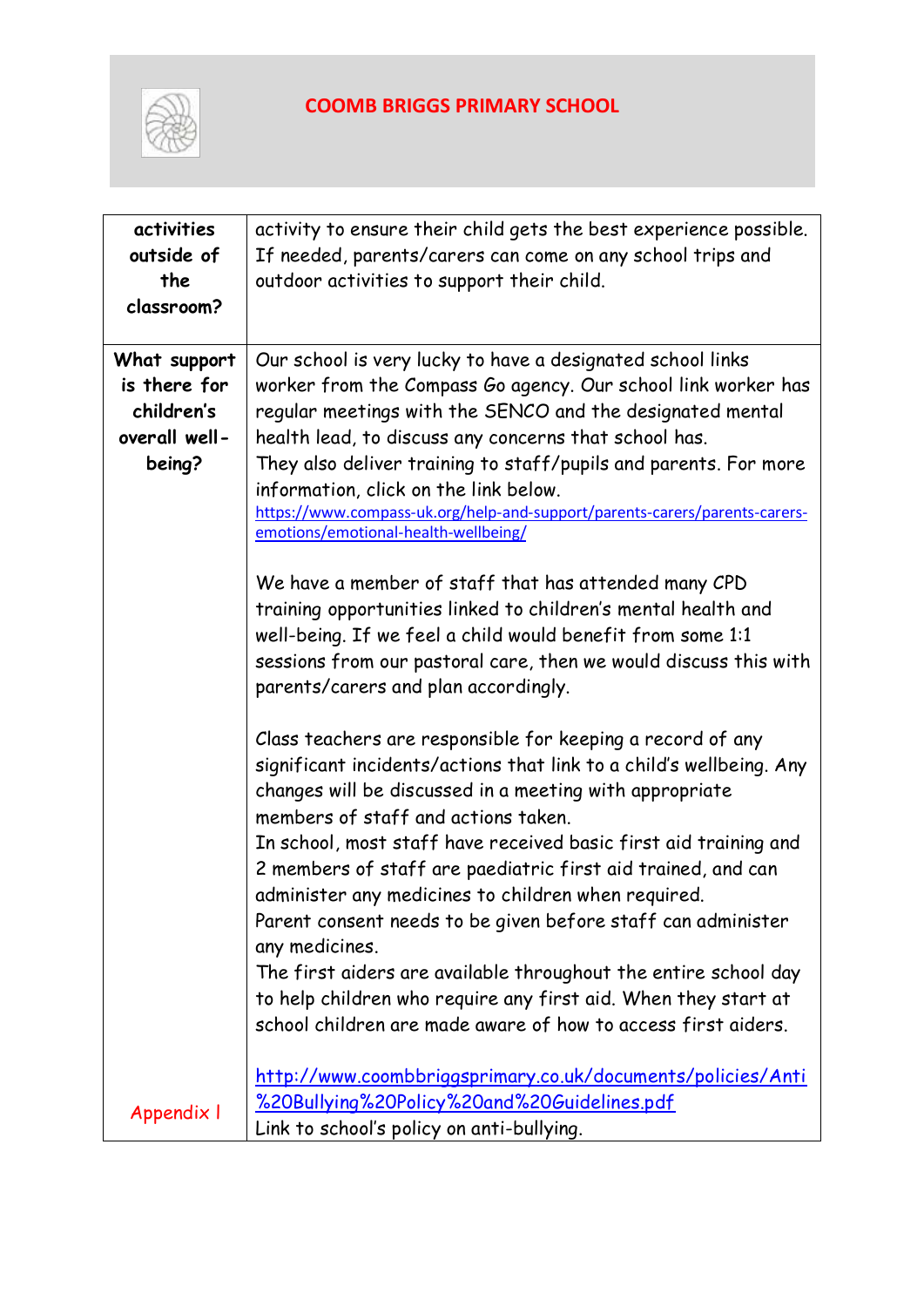

#### **Data Protection**

From Friday 25<sup>th</sup> May 2018, information and data regarding children with additional needs will be processed in accordance with reference to the General Data Protection Regulation (GDPR) 2018.

#### **Information we collect**

Information about your child may be collected via spoken or written information from parents, carers and guardians. With parental consent, information may also be collected from other professionals working with your child. Information about family members may also be collected, such as contact details for parents and relevant medical or developmental history of your child.

#### **How the information is used**

Personal information may be collected via email, telephone, post or face to face and is stored and used by SENCO for the purpose of meeting the children's needs.

The SENCO will use this information to:

~ prepare, plan and provide appropriate support to meet children's individual needs

~ to communicate with parents via post, telephone and email in relation to appointments, sending you reports, sharing information and copying you into communications with other professionals.

~ for management and administration

With your consent, information about your child's needs and support will be shared with other professionals involved with your child's care (health visitors, medical professionals, speech and language therapists, occupational therapists, Young Minds Matter, educational psychologists, specialist advisory service and the SEND Outreach team).

A record of your signed consent and preferred sharing method is stored with your child's records.

Unless we are required to do so by law, the SENCO will not disclose any personal information collected to any person other than those set out above.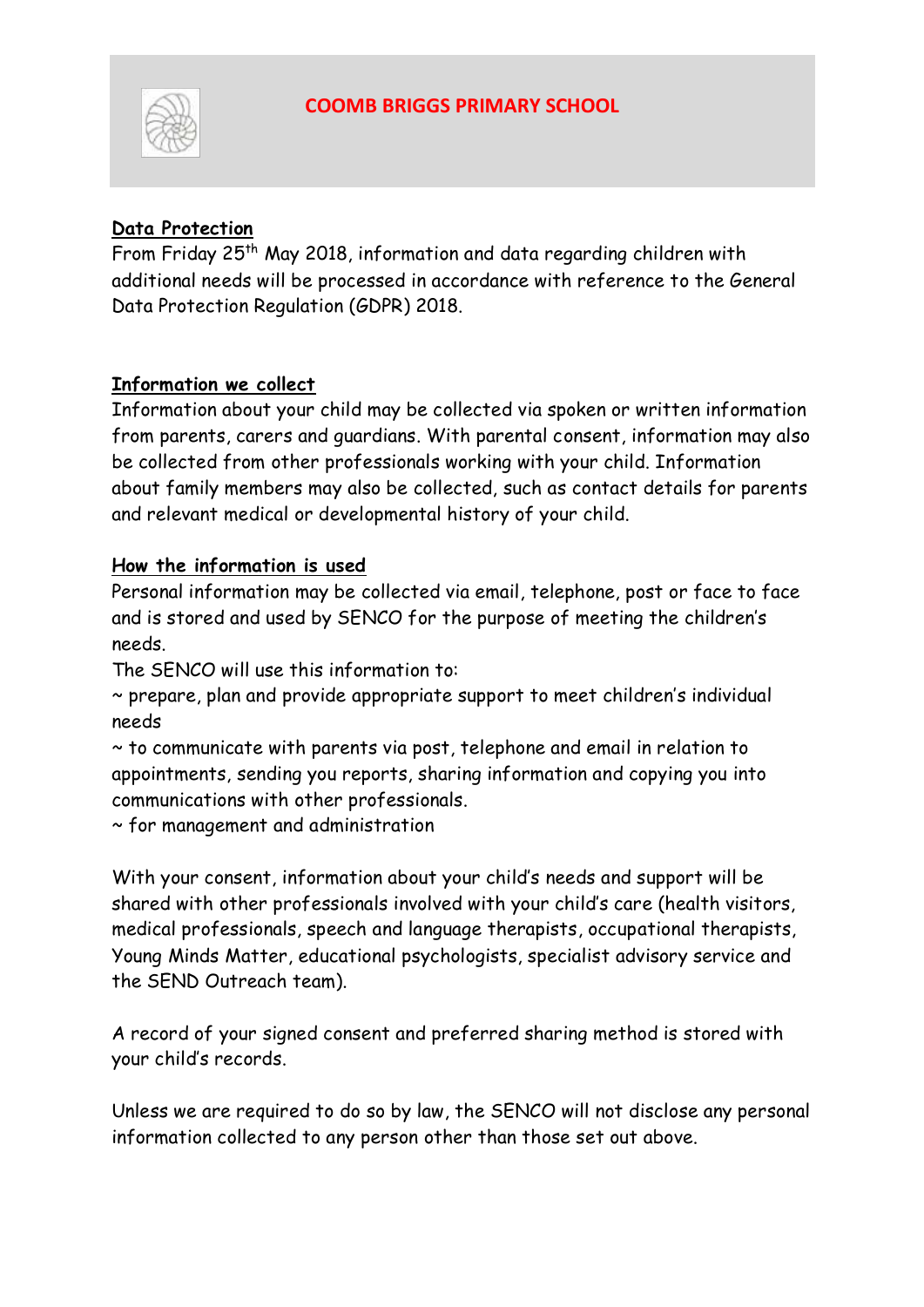

#### **How we store personal information**

All SEND information about your child is stored securely in a locked cabinet and on a secure electronic system. The electronic system is monitored by a company called TSS whose systems are GDPR compliant.

Personalised reports or information is password protected and initially stored on laptop/computers which are password protected. These are then transferred to the school server.

Any paper based confidential information, such as formal assessments and professional reports are stored securely in accordance with data protection regulations.

#### **How we share your information with other organisations**

With your signed permission, reports will be shared between yourself and appropriate agencies. Reports will either be delivered by hand or with your consent then may also be emailed. When reports are emailed, they are sent via a secure network called MOVEIT, provided by North East Lincolnshire Council. There may be times where some agencies do not have access to this secure site, so in those cases the relevant documents will be password protected. The password will be sent in a separate email.

School is not responsible for the information shared by others.

#### **How parents/carers can access information**

You can access the information the SENCO holds about your child by writing to the school, emailing or requesting a meeting with the SENCO.

#### **Lawful basis to process personal information**

The SENCO's lawful basis for processing and storing personal information is one of "legitimate interest" (Article 6 GDPR) the SENCO cannot meet your child's needs without processing personal information.

#### **Your rights**

GDPR gives you the right to have a copy of the information the SENCO holds about your child and the right to have records amended if you believe them to be wrong.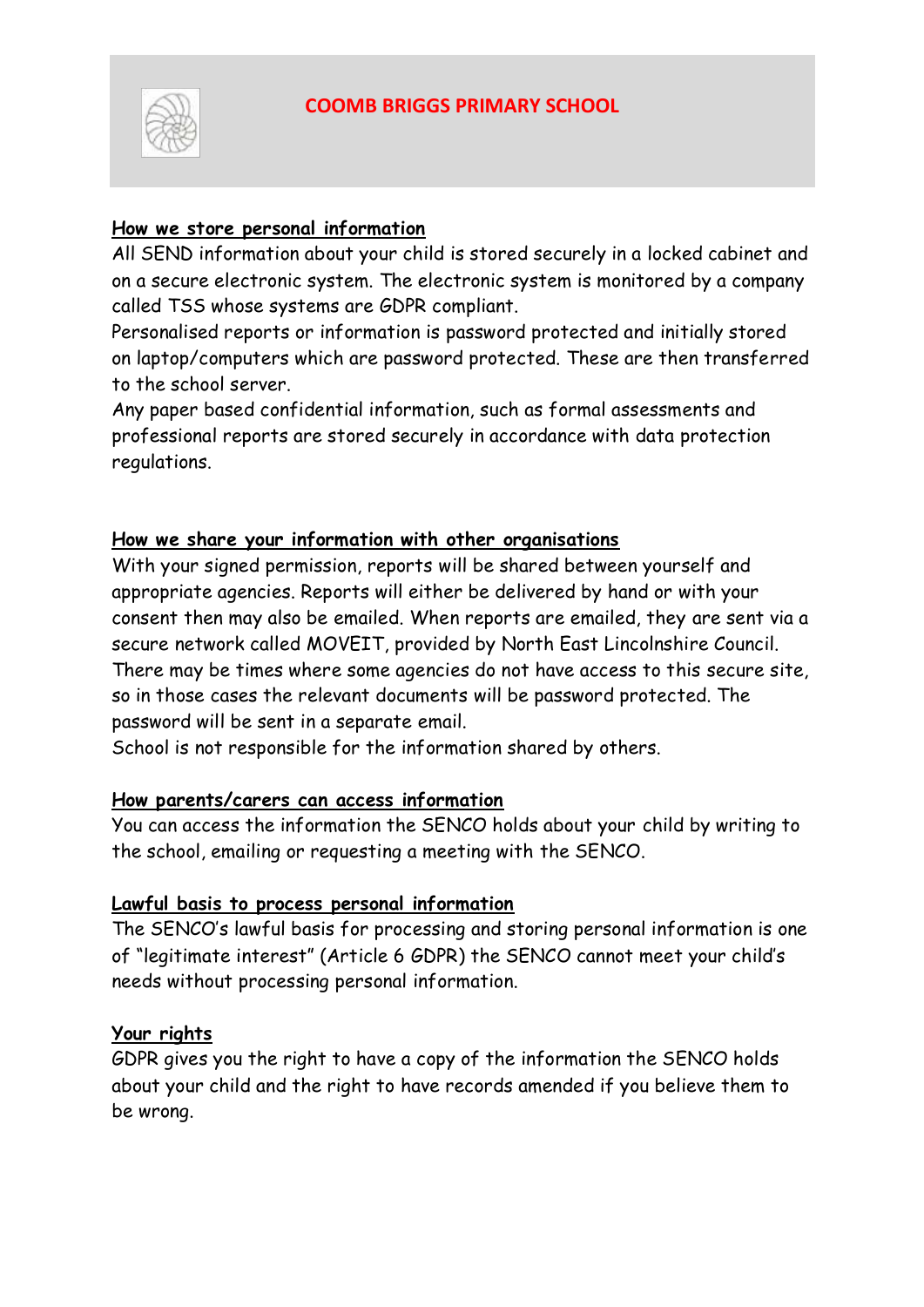

#### **Our responsibility**

The SENCO is committed to maintain the security and confidentiality of your child's SEND records. The SENCO actively implements and maintains security measure to ensure information is safe.

The SENCO will not release personal information to third parties unless required to do so by law.

If you have any questions regarding how the SENCO uses your data, please contact the school.

#### **Disability Equality Scheme and Accessibility Plan**

Under the Disability Equality Duty schools are required to take proactive steps to ensure their disabled pupils, staff and governors, parents / carers and other people using the school are treated equally. Schools are required to establish a Disability Scheme to promote equality of opportunity for disabled pupils. The goal is to improve access to facilities and the physical environment of the school, as well as access to the curriculum and information for pupils. Our Disability and Equality Policy is published on our website.

#### **Accessibility Plan**

[http://www.coombbriggsprimary.co.uk/documents/policies/Accessibility%20Plan](http://www.coombbriggsprimary.co.uk/documents/policies/Accessibility%20Plan.pdf) [.pdf](http://www.coombbriggsprimary.co.uk/documents/policies/Accessibility%20Plan.pdf)

#### **Complaints Procedure**

[http://www.coombbriggsprimary.co.uk/documents/policies/Complaints%20Proce](http://www.coombbriggsprimary.co.uk/documents/policies/Complaints%20Procedure.pdf) [dure.pdf](http://www.coombbriggsprimary.co.uk/documents/policies/Complaints%20Procedure.pdf)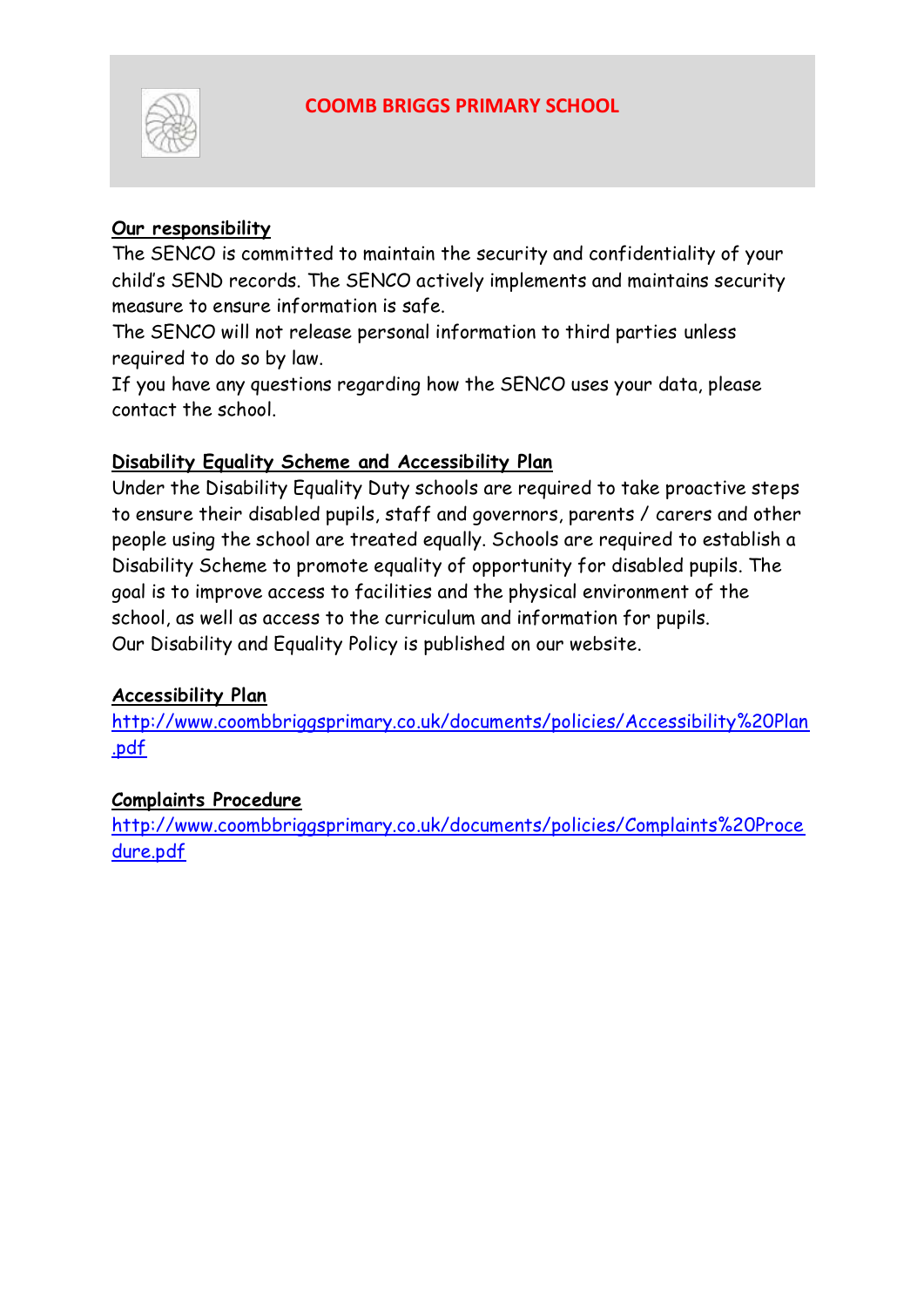

SENCO – Mrs Hayley Dawson Contact: 01469 572584 Email: [hayleydawson@cbriggs.nelcmail.co.uk](mailto:hayleydawson@cbriggs.nelcmail.co.uk)

| H. Dawson: September 2021<br>To be reviewed September 2022 |  |
|------------------------------------------------------------|--|
|                                                            |  |
|                                                            |  |
|                                                            |  |
|                                                            |  |
|                                                            |  |
|                                                            |  |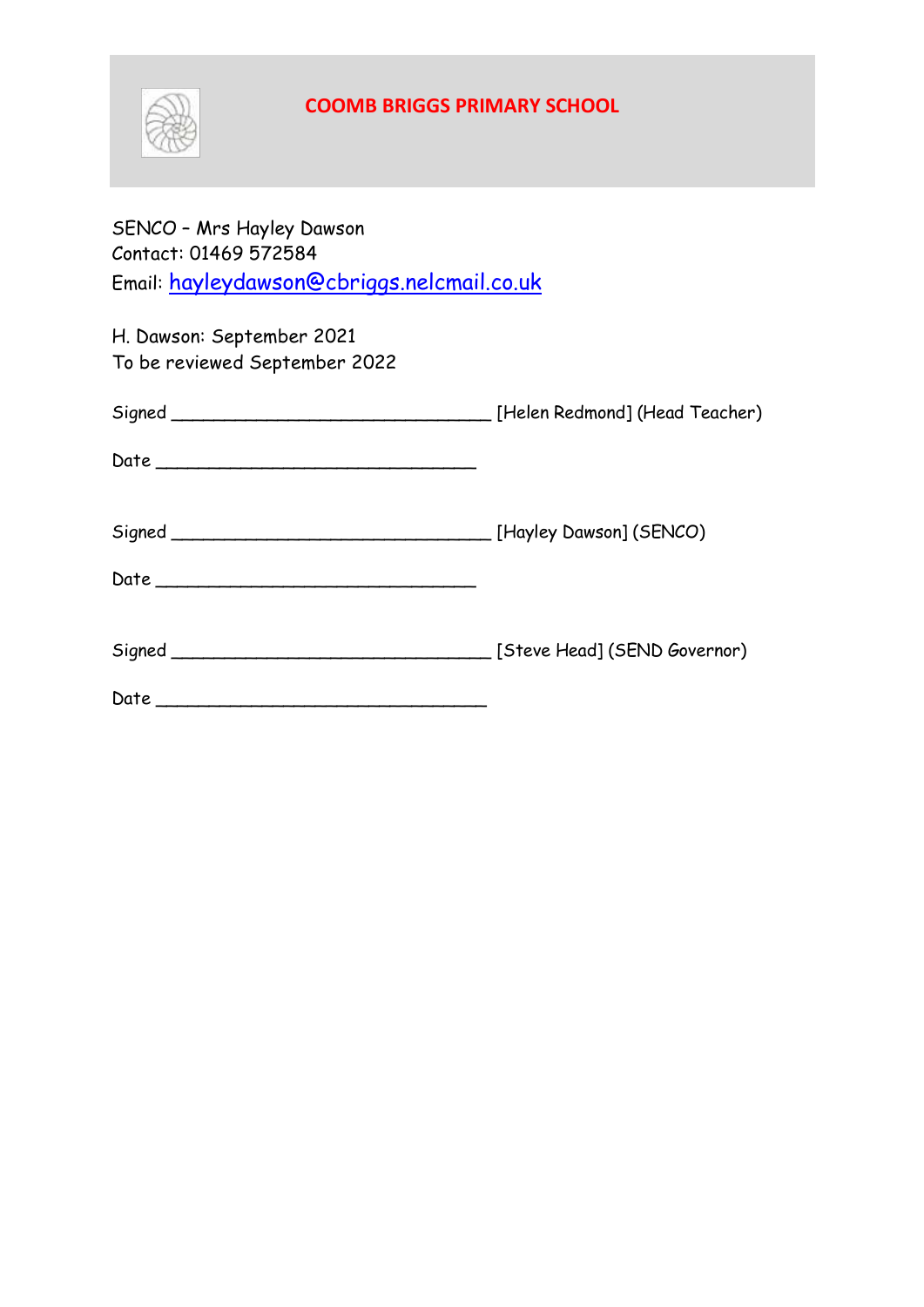

#### **Appendix 1**

SEND Information Report links to Code of Practice requirements.

The information required is set out in the Special Educational Needs and Disability Regulations 2014 and must include information about:

- a. the kinds of SEN that are provided for
- b. policies for identifying children and young people with SEN and assessing their needs, including the name and contact details of the SENCO (mainstream schools)
- c. arrangements for consulting parents of children with SEN and involving them in their child's education
- d. arrangements for consulting young people with SEN and involving them in their education
- e. arrangements for assessing and reviewing children and young people's progress towards outcomes. This should include the opportunities available to work with parents and young people as part of this assessment and review
- f. arrangements for supporting children and young people in moving between phases of education and in preparing for adulthood. As young people prepare for adulthood outcomes should reflect their ambitions, which could include higher education, employment, independent living and participation in society
- g. the approach to teaching children and young people with SEN
- h. how adaptations are made to the curriculum and the learning environment of children and young people with SEN 107
- i. the expertise and training of staff to support children and young people with SEN, including how specialist expertise will be secured
- j. evaluating the effectiveness of the provision made for children and young people with SEN
- k. how children and young people with SEN are enabled to engage in activities available with children and young people in the school who do not have SEN
- l. support for improving emotional and social development. This should include extra pastoral support arrangements for listening to the views of children and young people with SEN and measures to prevent bullying
- m. how the school involves other bodies, including health and social care bodies, local authority support services and voluntary sector organisations, in meeting children and young people's SEN and supporting their families
- n. arrangements for handling complaints from parents of children with SEN about the provision made at the school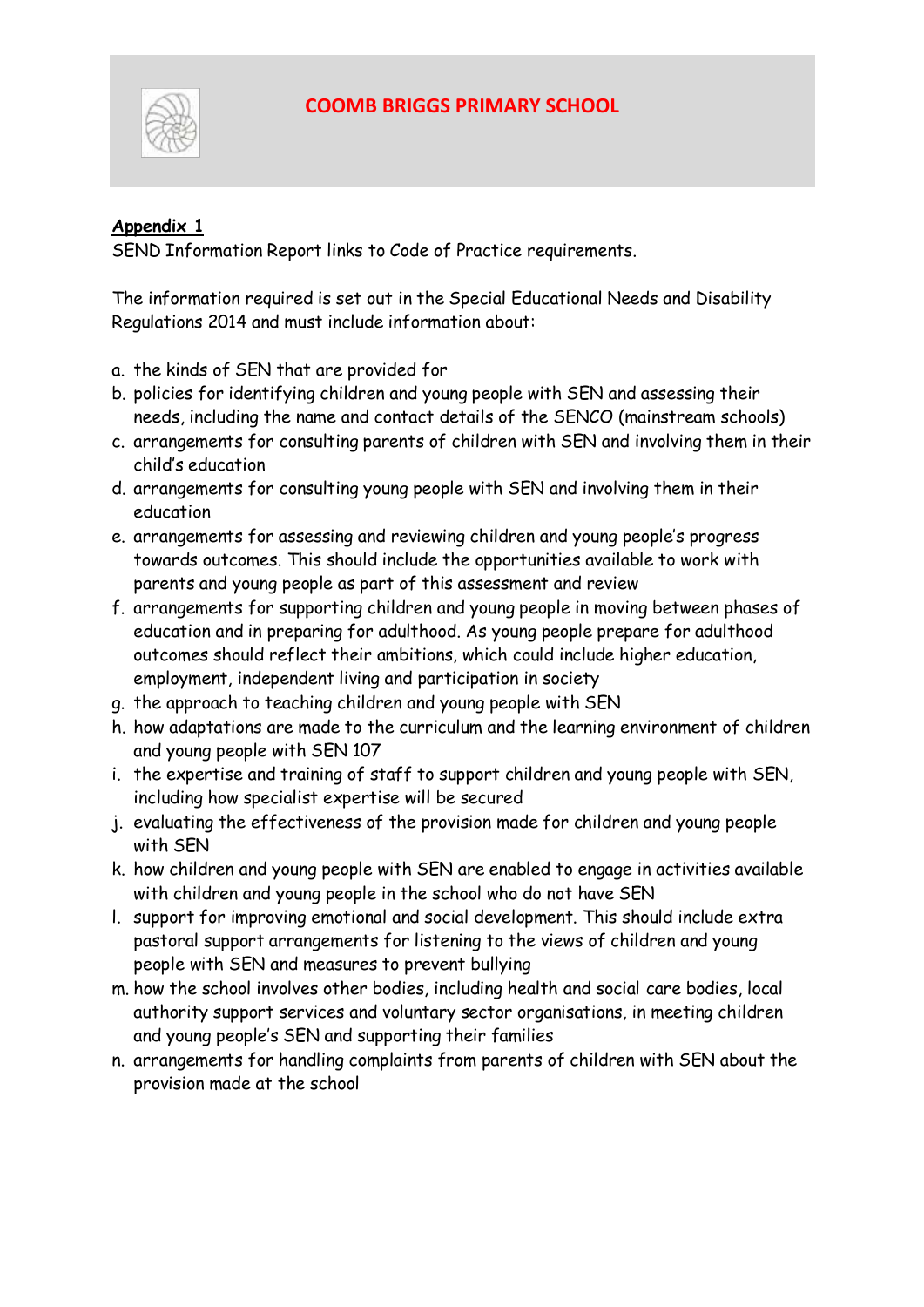

#### **Appendix 2 – Covid-19 Annex**

This annex will follow the guidelines provided by the government, which can be found below:

[https://www.gov.uk/government/publications/actions-for-schools-during-the-coronavirus](https://www.gov.uk/government/publications/actions-for-schools-during-the-coronavirus-outbreak/schools-covid-19-operational-guidance)[outbreak/schools-covid-19-operational-guidance](https://www.gov.uk/government/publications/actions-for-schools-during-the-coronavirus-outbreak/schools-covid-19-operational-guidance)

Government guidelines are updated on a regular basis.

Coomb Briggs Primary School has its own risk assessment linked to the above guidelines. In light of any amendments, the risk assessment is updated immediately and shared with all members of staff.

How will the school support pupils with special education needs?

Children will have access to all support as listed in the SEND Information Report and the SEND policy.

Due to the pandemic, Coomb Briggs Primary School, will not be having visitors in school until it is safe to do so. If required, prior appointments can be made via the office or directly with the SENCO.

The SENCO will continue to communicate with outside agencies as normal, but this will be done via Microsoft Teams.

**EDIT: Summer 2021** – visitors are now allowed on site to attend socially distanced meetings. Visitors must wear a mask, sanitise hands on arrival and sign the school's track and trace book. For outside agencies that are in school on a regular basis, they will be sent the school's risk assessment and must adhere to the guidelines outlined.

The majority of interventions will take place within classes; there may be times where it is more efficient for children from different classes to mix for the same intervention. Teachers and teaching assistants will deliver these interventions.

The SENCO will also be delivering interventions and teaching groups of children across the whole school as part of the COVID-19 Catch up Plan.

SEND children will have access to space, should they need time out of their classroom for any reason relating to their SEND needs.